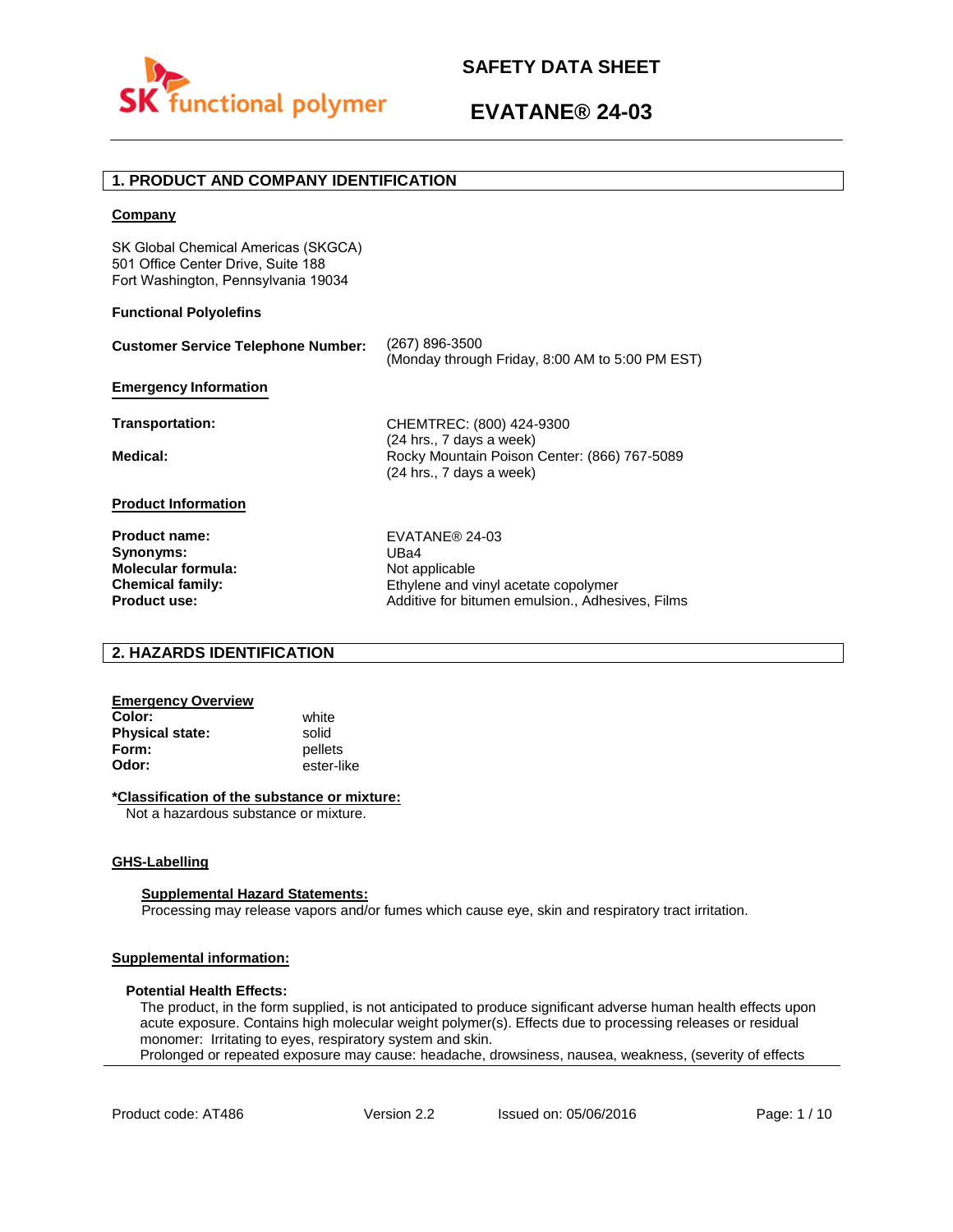

depends on extent of exposure).

### **Other:**

Handle in accordance with good industrial hygiene and safety practice. (pellets/granules) This product may release fume and/or vapor of variable composition depending on processing time and temperature. Hazardous decomposition products may include confirmed or suspected carcinogens.

# **3. COMPOSITION/INFORMATION ON INGREDIENTS**

| <b>Chemical Name</b>                              | CAS-No.    | Wt/Wt      | <b>GHS Classification**</b>     |
|---------------------------------------------------|------------|------------|---------------------------------|
| Acetic acid ethenyl ester, polymer with<br>ethene | 24937-78-8 | $>= 99\%$  | Not classified                  |
| Acetic acid ethenyl ester                         | 108-05-4   | $< 0.5 \%$ | H332, H335, H225, H351,<br>H411 |

\*\*For the full text of the H-Statements mentioned in this Section, see Section 16.

# **4. FIRST AID MEASURES**

## **4.1. Description of necessary first-aid measures:**

### **Inhalation:**

If inhaled, remove victim to fresh air.

### **Skin:**

In case of contact, immediately flush skin with plenty of water. If molten polymer gets on the skin, cool rapidly with cold water. Do not peel solidified product off the skin. Obtain medical treatment for thermal burns. Remove material from clothing. Wash clothing before reuse. Thoroughly clean shoes before reuse.

## **Eyes:**

Immediately flush eye(s) with plenty of water. Obtain medical treatment for thermal burns.

### **Ingestion:**

If swallowed, DO NOT induce vomiting. Get medical attention. Never give anything by mouth to an unconscious person.

## **4.2. Most important symptoms/effects, acute and delayed:**

For most important symptoms and effects (acute and delayed), see Section 2 (Hazard Statements and Supplemental Information) and Section 11 (Toxicology Information) of this SDS.

## **4.3. Indication of immediate medical attention and special treatment needed, if necessary:**

Product code: AT486 Version 2.2 Issued on: 05/06/2016 Page: 2/10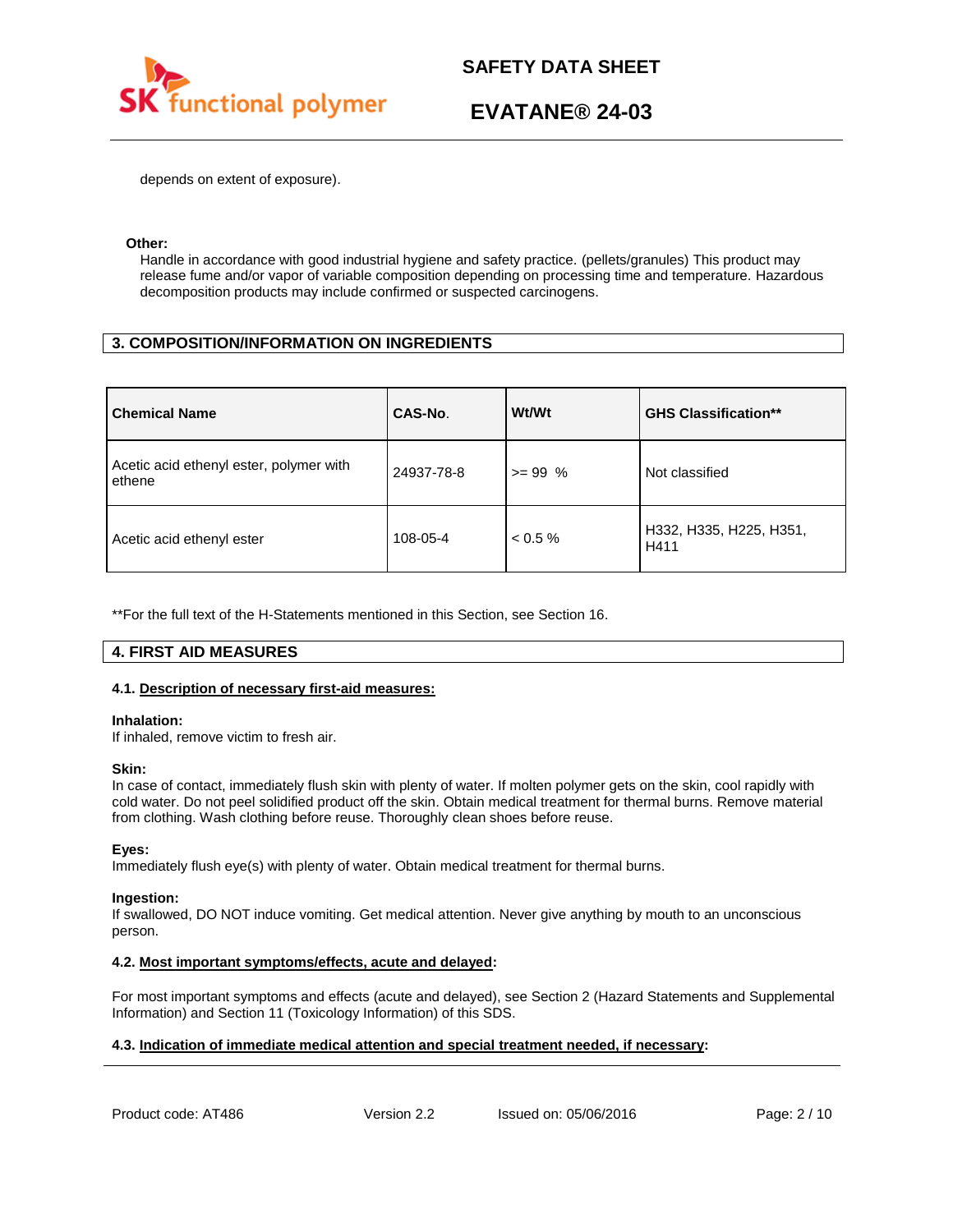

Unless otherwise noted in Notes to Physician, no specific treatment noted; treat symptomatically.

# **5. FIREFIGHTING MEASURES**

### **Extinguishing media (suitable):**

Water spray, Carbon dioxide (CO2), Foam, Dry chemical

### **Protective equipment:**

Fire fighters and others who may be exposed to products of combustion should wear full fire fighting turn out gear (full Bunker Gear) and self-contained breathing apparatus (pressure demand / NIOSH approved or equivalent).

### **Further firefighting advice:**

Fire fighting equipment should be thoroughly decontaminated after use.

### **Fire and explosion hazards:**

When burned, the following hazardous products of combustion can occur: Carbon oxides Hazardous organic compounds Acetic acid

# **6. ACCIDENTAL RELEASE MEASURES**

### **Personal precautions, Emergency procedures, Methods and materials for containment/clean-up:**

Prevent further leakage or spillage if you can do so without risk. Ventilate the area. Sweep up and shovel into suitable properly labeled containers for prompt disposal. Possible fall hazard – floor may become slippery from leakage/spillage of product. Avoid dispersal of spilled material and runoff and contact with soil, waterways, drains and sewers. Consult a regulatory specialist to determine appropriate state or local reporting requirements, for assistance in waste characterization and/or hazardous waste disposal and other requirements listed in pertinent environmental permits.

# **Protective equipment:**

Appropriate personal protective equipment is set forth in Section 8.

## **7. HANDLING AND STORAGE**

### **Handling**

### **General information on handling:**

Avoid breathing dust.

Avoid breathing processing fumes or vapors.

Handle in accordance with good industrial hygiene and safety practices. These practices include avoiding unnecessary exposure and removal of material from eyes, skin, and clothing.

### **Storage**

### **General information on storage conditions:**

Store in closed containers, in a secure area to prevent container damage and subsequent spillage.

### **Storage stability – Remarks:**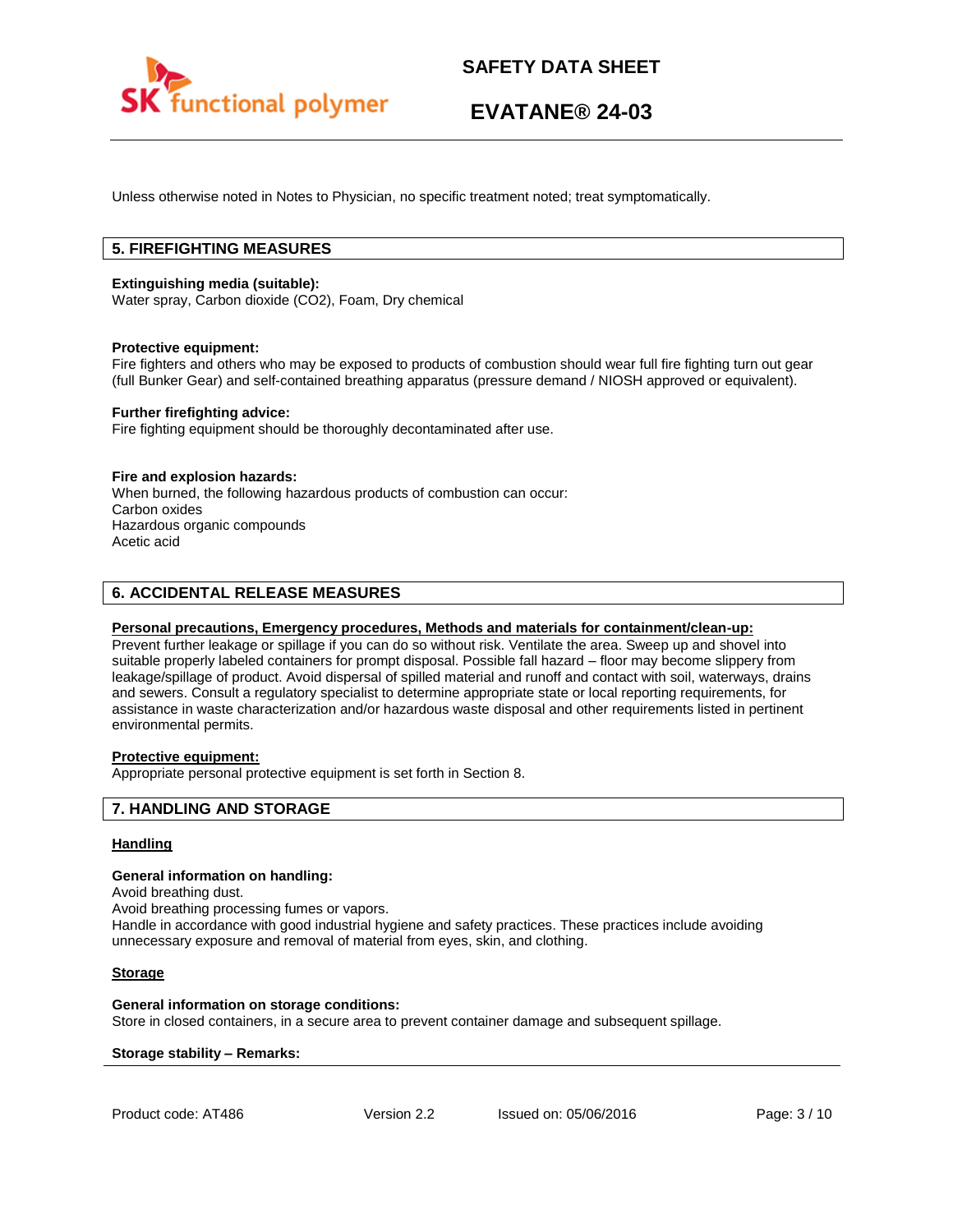

Stable under normal conditions.

**Storage incompatibility – General:**  None known.

## **8. EXPOSURE CONTROLS/PERSONAL PROTECTION**

### **Airborne Exposure Guidelines:**

### **Acetic acid ethenyl ester (108-05-4)**

US. ACGIH Threshold Limit Values

Time weighted average 10 ppm Short Term Exposure Limit (STEL): 15 ppm

Only those components with exposure limits are printed in this section. Limits with skin contact designation above have skin contact effect. Air sampling alone is insufficient to accurately quantitate exposure. Measures to prevent significant cutaneous absorption may be required. Limits with a sensitizer designation above mean that exposure to this material may cause allergic reactions.

### **Engineering controls:**

Investigate engineering techniques to reduce exposures below airborne exposure limits or to otherwise reduce exposures. Provide ventilation if necessary to minimize exposures or to control exposure levels to below airborne exposure limits (if applicable see above).If practical, use local mechanical exhaust ventilation at sources of air contamination such as open process equipment.

### **Respiratory protection:**

Avoid breathing dust. Avoid breathing processing fumes or vapors. Where airborne exposure is likely or airborne exposure limits are exceeded (if applicable, see above), use NIOSH approved respiratory protection equipment appropriate to the material and/or its components and substances released during processing. Consult respirator manufacturer to determine appropriate type equipment for a given application. Observe respirator use limitations specified by NIOSH or the manufacturer. For emergency and other conditions where there may be a potential for significant exposure or where exposure limit may be significantly exceeded, use an approved full face positive-pressure, self-contained breathing apparatus or positive-pressure airline with auxiliary self-contained air supply. Respiratory protection programs must comply with 29 CFR § 1910.134.

### **Skin protection:**

Processing of this product releases vapors or fumes which may cause skin irritation. Minimize skin contamination by following good industrial hygiene practice. Wearing protective gloves is recommended. Wash hands and contaminated skin thoroughly after contact with processing fumes or vapors. Wash thoroughly after handling.

### **Eye protection:**

Use good industrial practice to avoid eye contact. Processing of this product releases vapors or fumes which may cause eye irritation. Where eye contact may be likely, wear chemical goggles and have eye flushing equipment available.

# **9. PHYSICAL AND CHEMICAL PROPERTIES**

**Color:** white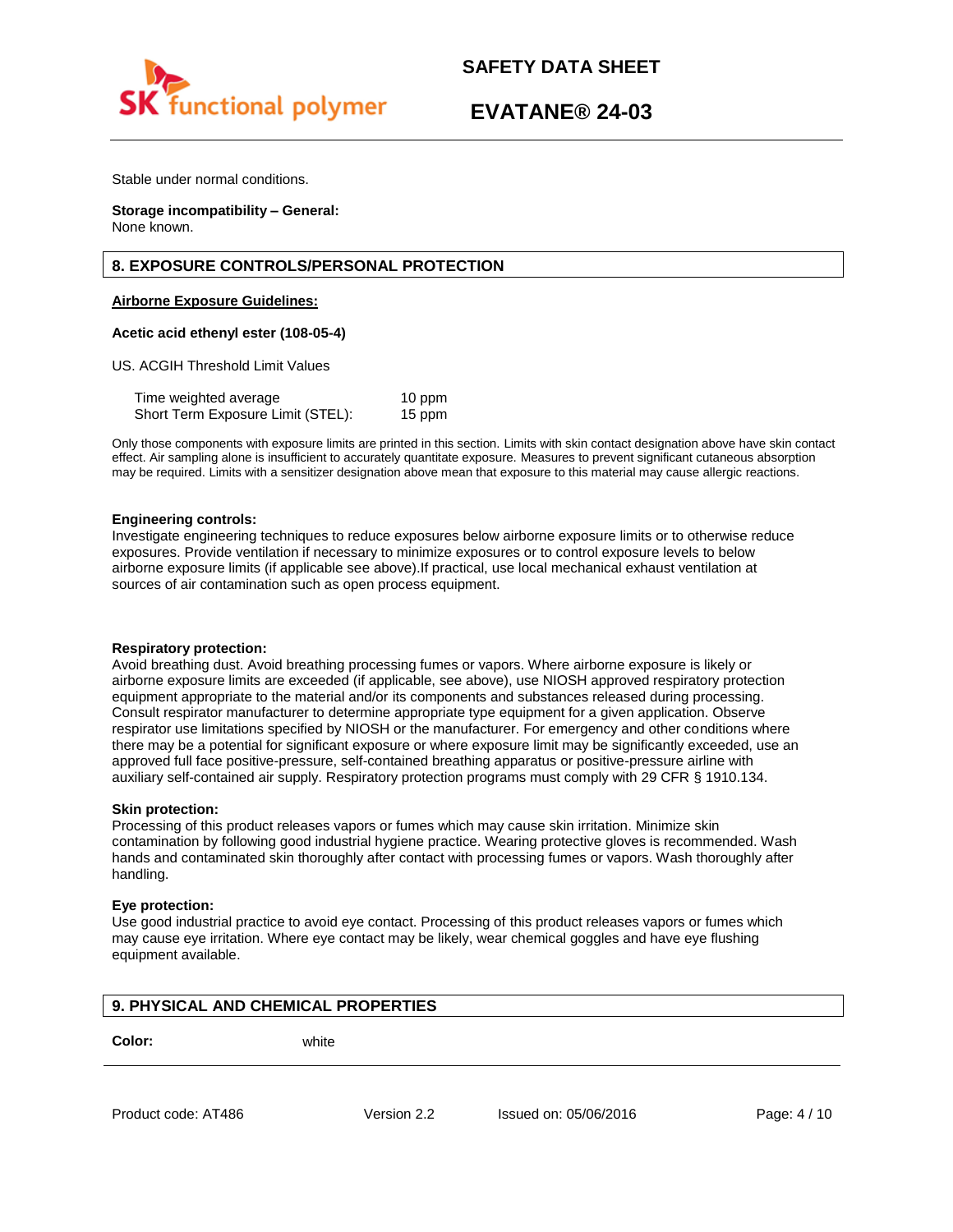

| <b>Physical state:</b>                                           | solid                                                   |
|------------------------------------------------------------------|---------------------------------------------------------|
| Form:                                                            | pellets                                                 |
| Odor:                                                            | ester-like                                              |
| <b>Odor threshold:</b>                                           | No data available                                       |
| <b>Flash point</b>                                               | Not applicable                                          |
| <b>Auto-ignition</b><br>temperature:                             | No data available                                       |
| Lower flammable limit<br>$(LFL)$ :                               | No data available                                       |
| <b>Upper flammable limit</b><br>(UEL):                           | No data available                                       |
| pH:                                                              | Not applicable                                          |
| Density:                                                         | $0.94$ g/cm3                                            |
| Vapor pressure:                                                  | Not applicable                                          |
| Vapor density:                                                   | Not applicable                                          |
| <b>Boiling point/boiling</b><br>range:                           | No data available                                       |
| <b>Melting point/range:</b>                                      | 176 °F (80 °C)                                          |
| Freezing point:                                                  | No data available                                       |
| <b>Evaporation rate:</b>                                         | No data available                                       |
| <b>Solubility in water:</b>                                      | 68 °F (20 °C) insoluble (on the basis of its structure) |
| Solubility in other<br>solvents: [qualitative and<br>quantative] | 77 °F (25 °C) Soluble in: Carbon tetrachloride          |
| Viscosity, dynamic:                                              | No data available                                       |
| <b>Oil/water partition</b><br>coefficient:                       | No data available                                       |
| <b>Thermal decomposition</b>                                     | approx. 500 °F (260 °C)                                 |
| <b>Flammability:</b>                                             | See GHS Classification in Section 2                     |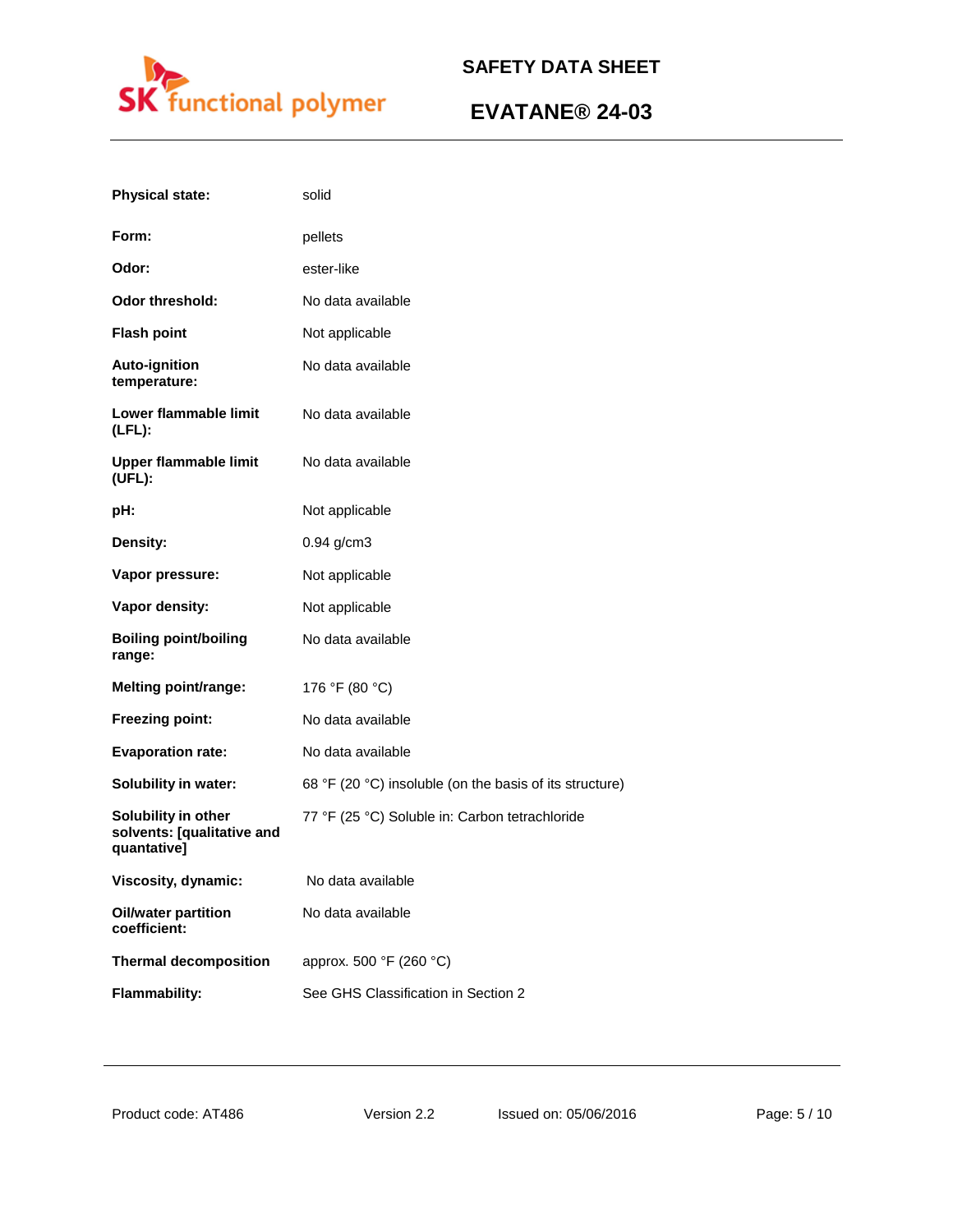

# **EVATANE® 24-03**

# **10. STABILITY AND REACTIVITY**

### **Stability:**

This material is chemically stable under normal and anticipated storage, handling and processing conditions.

#### **Hazardous reactions:**

Hazardous polymerization does not occur.

### **Materials to avoid:**

None known.

#### **Conditions / hazards to avoid:**

Avoid storing in moist and warm conditions. (to maintain the technical properties of the product). See Hazardous Decomposition Products below.

### **Hazardous decomposition products:**

Thermal decomposition giving toxic, flammable, and / or corrosive products: Carbon oxides Hazardous organic compounds Acetic acid

## **11. TOXICOLOGICAL INFORMATION**

Data on this material and/or its components are summarized below.

### **Data for Acetic acid ethenyl ester, polymer with ethene (24937-78-8)**

#### **Acute toxicity**

**Oral:**

May be harmful if swallowed. (rat) LD50 > 2,500 mg/kg.

## **Other information**

The information presented is from representative materials with this Chemical Abstract Service (CAS) Registry number. The results vary depending on the size and composition of the test substance.

### **Data for Acetic acid ethenyl ester (108-05-4)**

### **Carcinogenicity**

Long term inhalation administration to rat / affected organ(s): lung, upper respiratory tract / signs: Increased incidence of tumors was reported.

Long term drinking water administration to rat and mouse / affected organ(s): Gastro-intestinal tract / signs: Increased incidence of tumors was reported. Classified by the International Agency for Research on Cancer as: Group 2B: Possibly carcinogenic to humans.

### **Genotoxicity**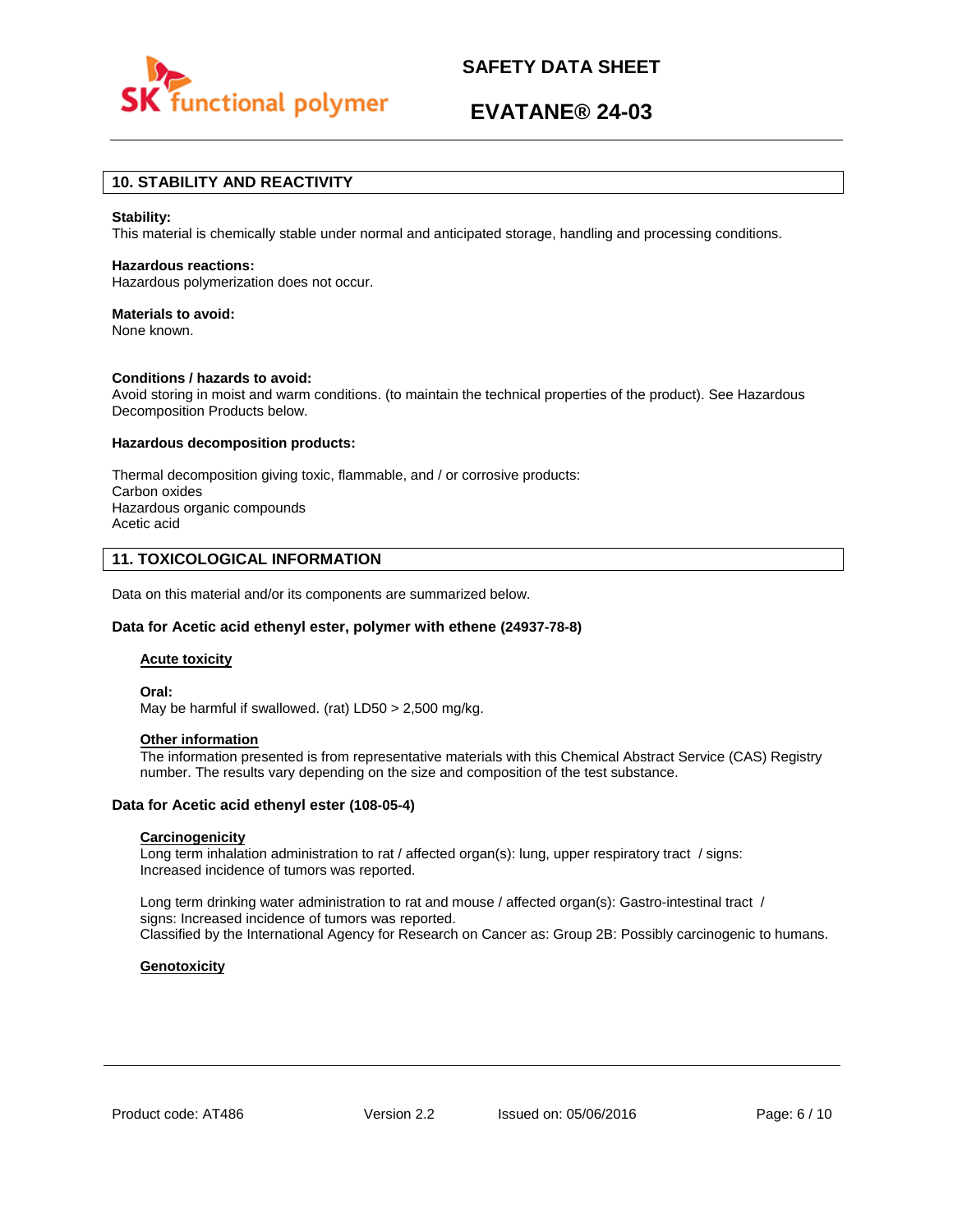

# **EVATANE® 24-03**

### **Assessment in Vitro:**

Both positive and negative responses for genetic changes were observed in laboratory tests using: animal cells

No genetic changes were observed in laboratory tests using: bacteria

## **Genotoxicity**

### **Assessment in Vivo:**

Both positive and negative responses for genetic changes were observed in laboratory tests using: rats, mice

### **Human experience**

### **Inhalation:**

Upper respiratory tract: irritation. (based on reports of occupational exposure to workers) (extent of injury depends on severity of exposure)

Eyes: irritation. (based on reports of occupational exposure to workers) (extent of injury depends on severity of exposure)

## **12. ECOLOGICAL INFORMATION**

## **Chemical Fate and Pathway**

No data are available.

### **Ecotoxicology**

No data are available.

## **13. DISPOSAL CONSIDERATIONS**

### **Waste disposal:**

Where possible recycling is preferred to disposal or incineration. If recycling is not an option, incinerate or dispose of in accordance with federal, state, and local regulations. Pigmented, filled and/or solvent laden product may require special disposal practices in accordance with federal, state and local regulations. Consult a regulatory specialist to determine appropriate state or local reporting requirements, for assistance in waste characterization and/or hazardous waste disposal and other requirements listed in pertinent environmental permits. Note: Chemical additions to, processing of, or otherwise altering this material may make this waste management information incomplete, inaccurate, or otherwise inappropriate. Furthermore, state and local waste disposal requirements may be more restrictive or otherwise different from federal laws and regulations.

# **14. TRANSPORT INFORMATION**

**US Department of Transportation (DOT):** not regulated

**International Maritime Dangerous Goods Code (IMDG):** not regulated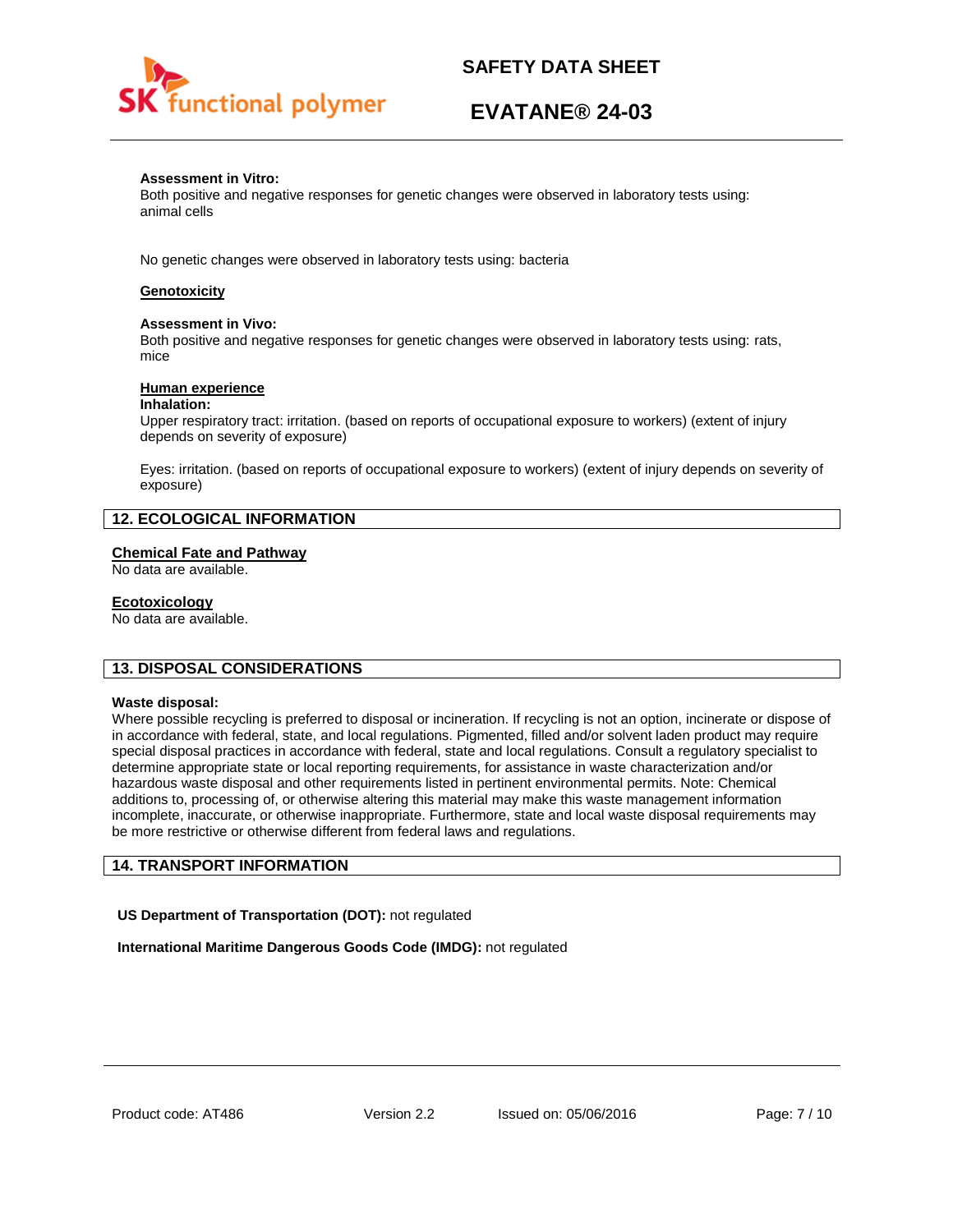

# **EVATANE® 24-03**

# **15. REGULATORY INFORMATION**

| <b>Chemical Inventory Status</b>                                      |               |                                                                  |
|-----------------------------------------------------------------------|---------------|------------------------------------------------------------------|
| EU. EINECS                                                            | <b>EINECS</b> | Conforms to                                                      |
| United States TSCA Inventory                                          | TSCA          | The components of this product are all on<br>the TSCA Inventory. |
| Canadian Domestic Substances List (DSL)                               | DSL.          | All components of this product are on the<br>Canadian DSL        |
| China. Inventory of Existing Chemical Substances in<br>China (IECSC)  | IECSC (CN)    | Conforms to                                                      |
| Japan. ENCS - Existing and New Chemical<br>Substances Inventory       | ENCS (JP)     | Conforms to                                                      |
| Japan. ISHL - Inventory of Chemical Substances                        | ISHL (JP)     | Conforms to                                                      |
| Korea. Korean Existing Chemicals Inventory (KECI)                     | KECI (KR)     | Conforms to                                                      |
| Philippines Inventory of Chemicals and Chemical<br>Substances (PICCS) | PICCS (PH)    | Conforms to                                                      |
| Australia Inventory of Chemical Substances (AICS)                     | <b>AICS</b>   | Conforms to                                                      |
|                                                                       |               |                                                                  |

# **United States – Federal Regulations**

## **SARA Title III – Section 302 Extremely Hazardous Chemicals:**

| Chemical name             | CAS-No.  | SARA       | SARA       |
|---------------------------|----------|------------|------------|
|                           |          | Reportable | Threshold  |
|                           |          | Quantities | Planning   |
|                           |          |            | Quantity   |
| Acetic acid ethenyl ester | 108-05-4 | 5000 lbs   | $1000$ lbs |

### **SARA Title III - Section 311/312 Hazard Categories:**  No SARA Hazards

## **SARA Title III – Section 313 Toxic Chemicals:**

The following components are subject to reporting levels established by SARA Title III, Section 313:

| Chemical name             | CAS-No.  | De minimis<br>concentration | Reportable threshold:                                                                                           |
|---------------------------|----------|-----------------------------|-----------------------------------------------------------------------------------------------------------------|
| Acetic acid ethenyl ester | 108-05-4 | $0.1 \%$                    | 10000 lbs (Otherwise used<br>(non-<br>manufacturing/processing))<br>25000 lbs (Manufacturing<br>and processing) |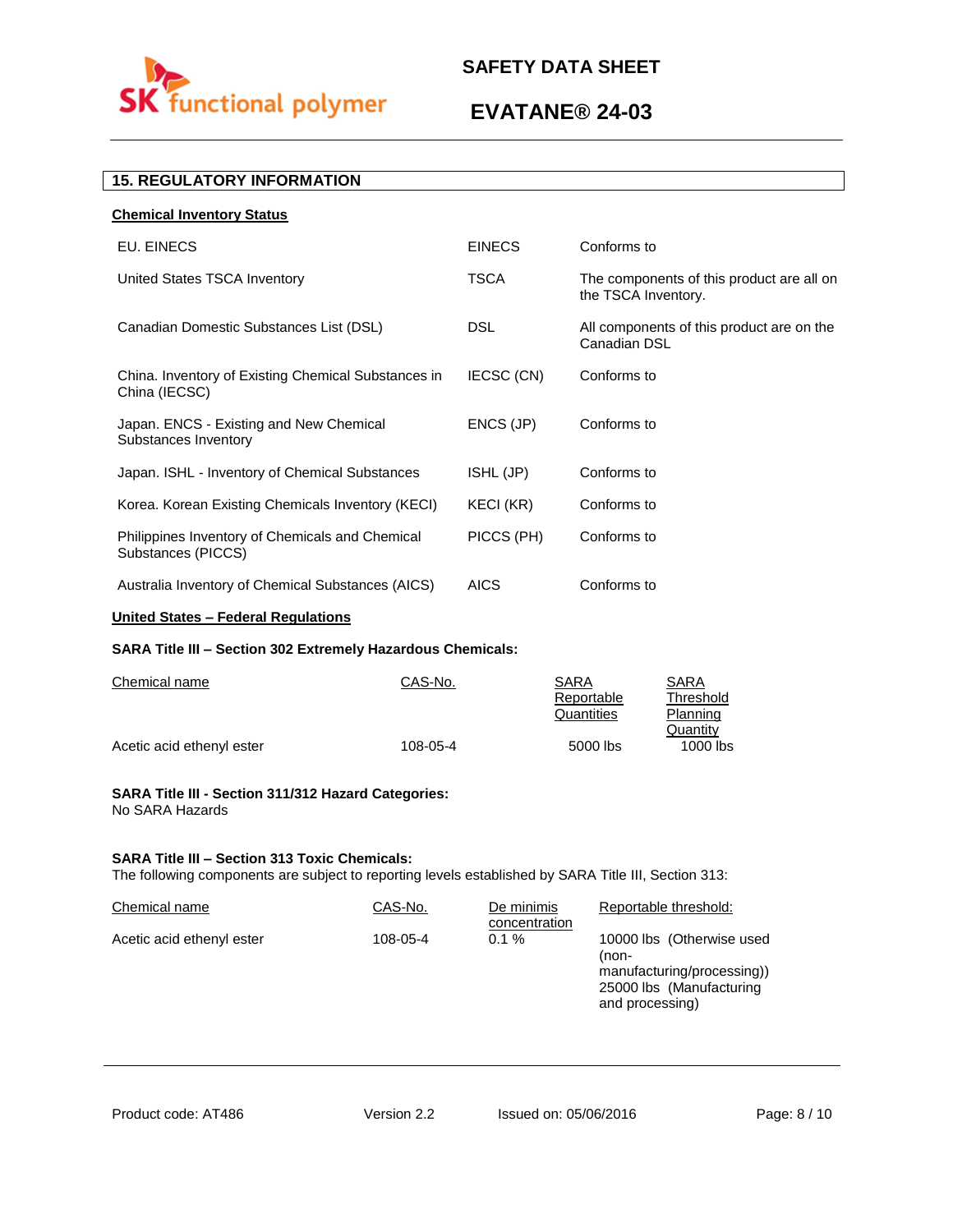

# **EVATANE® 24-03**

**Comprehensive Environmental Response, Compensation, and Liability Act (CERCLA) - Reportable Quantity (RQ):**

Chemical name CAS-No. Reportable quantity Acetic acid ethenyl ester 108-05-4 5000 lbs

## **United States – State Regulations**

### **New Jersey Right to Know**

No components are subject to the New Jersey Right to Know Act.

### **Pennsylvania Right to Know**

Chemical name Chemical name CAS-No. Acetic acid ethenyl ester, polymer with ethene 24937-78-8

**California Prop. 65**

This product does not contain any chemicals known to the State of California to cause cancer, birth defects, or any other reproductive defects.

# **16. OTHER INFORMATION**

### **Full text of H-Statements referred to under sections 2 and 3.**

- H225 Highly flammable liquid and vapour.
- H332 Harmful if inhaled.
- H335 May cause respiratory irritation.
- H351 Suspected of causing cancer.
- H411 Toxic to aquatic life with long lasting effects.

### **Latest Revision(s):**

| Revised Section(s): | Chapter 4 update |
|---------------------|------------------|
| Reference number:   | 000000027258     |
| Date of Revision:   | 05/06/2016       |
| Date Printed:       | 07/23/2016       |

The statements, technical information and recommendations contained herein are believed to be accurate as of the date hereof. Since the conditions and methods of use of the product and of the information referred to herein are beyond our control, SKGCA expressly disclaims any and all liability as to any results obtained or arising from any use of the product reliance on such information; NO WARRANT OF FIRNESS FOR ANY PARTICULAR PURPOSE, WARRANTY OF MERCHANTABILITY OR ANY OTHER WARRANTY, EXPRESSED OR IMPLIED IS MADE CONCERNING THE GOODS DESCIRBED OR THE INFORMATION PROVIDED HERIN. The information provided herein relates only to the specific product designated and may not be applicable when such product is used in combination with other materials or in any process. The user should thoroughly test any application before commercialization. Nothing contained herein constitutes a license to practice under any patent, it should not be construed as an inducement to infringe any patent, and the user is advised to take appropriate steps to be sure that any proposed use of the product will not result in patent infringement. See SDS for Health & Safety Considerations.

Product code: AT486 Version 2.2 Issued on: 05/06/2016 Page: 9/10